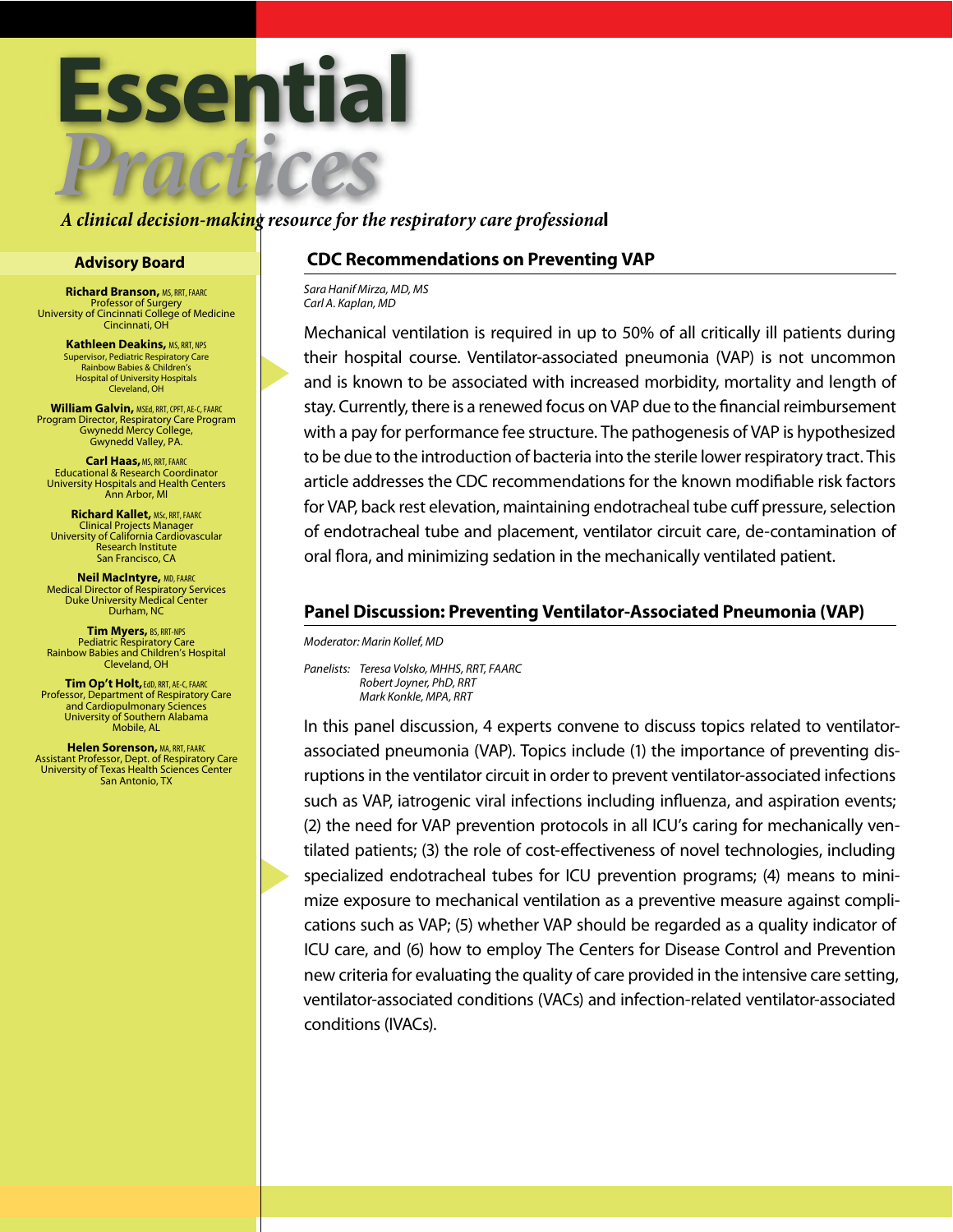# **CDC Recommendations on Preventing VAP**

Sara Hanif Mirza, MD, MS Carl A. Kaplan, MD

echanical ventilation is required in up to 50% of all critically ill patients during their hospital course. Ventilator-associated pneumonia (VAP) is not quired in up to 50% of all critically ill patients during their hospital course. Ventiuncommon and is known to be associated with increased morbidity, mortality and length of stay. Currently, there is a renewed focus on VAP due to the financial reimbursement with a pay-for-performance fee structure. This becomes problematic since the existing definition of VAP lacks both objectivity and reproducibility. This has led to the development of a new definition encompassing a broader and extended spectrum entitled ventilator-associated complications (VAC).

The pathogenesis of VAP is hypothesized to be due to the introduction of bacteria into the sterile lower respiratory tract. This article addresses the CDC recommendations for the known modifiable risk factors for VAP, back rest elevation, maintaining endotracheal tube cuff pressure, selection of endotracheal tube and placement, ventilator circuit care, decontamination of oral flora, and minimizing sedation in the mechanically ventilated patient. Newer options may be available but evidence is lacking at this time, also recognizing that the current guidelines were established in 20031 , 2005 (ATS/ IDSA)<sup>2</sup> and 2008 (SHEA/IDSA)<sup>3</sup> and an update is pending.

#### **Ventilator-associated pneumonia: defining the problem**

Healthcare-associated infections (HAIs) are the most common complication in hospitalized patients. Patients in the ICU frequently need artificial ventilation. Ventilator-associated pneumonia (VAP) is one of the more common infections occurring in these mechanically ventilated patients resulting in antibiotic administration. This leads to prolonged durations of mechanical ventilation, increased intensive care unit (ICU) lengthof-stay, and increased hospital costs. VAP

The increasing occurrence of multidrug-resistant (MDR) or extremely drug-resistant (XDR) pathogens in the ICU is an increasingly important issue.

is second amongst HAI at \$40,144 (95% CI (consumer Index), \$36,286-\$44,220) for attributable cost.<sup>4</sup> The increased cost, morbidity and mortality make VAP a major healthcare problem needing to be addressed by all ICU providers.<sup>5</sup>

The Deficit Reduction Act (DRA) of 2005 has directed Medicare to withhold hospital payments for hospital-acquired complications (HAC). Health-care associated infections that lead to a secondary diagnosis will not be reimbursed. HAI are considered to be potentially preventable through the application of evidencebased guidelines. The Centers for Medicare and Medicaid services recently listed VAP as one of the "reasonably preventable diseases."6 This disease will then be a financial burden to hospitals in the near future.

The major hurdle is accurately defining VAP. The current National Healthcare Safety Network (NHSN) definition used to monitor VAP rates lacks objectivity and reproducibility. This has led to the development of a new definition to help standardize and uniformly report ventilator-associated events (VAE). This

new definition uses objective data that can be easily extracted by non-medical personnel and simplifies the process. It uses common physiologic parameters of increasing oxygen or PEEP requirements to screen for ventilator-associated conditions (VAC). This captures both infectious and noninfectious ventilation-associated complications. This definition is in the process of being validated and is planned to be adopted by the NHSN for monitoring of potentially preventable events that includes infections.

The increasing occurrence of multidrug-resistant (MDR) or extremely drugresistant (XDR) pathogens in the ICU is an increasingly important issue.<sup>7</sup> VAP, as a frequent nosocomial infection, is commonly associated with MDR and XDR bacteria. This then becomes a challenge in selecting empiric antibiotics.<sup>8</sup> Evidence has shown that a delay in appropriate antibiotic administration is associated with increased mortality,<sup>9</sup> but the routine use of empiric broad spectrum antibiotics for only a presumed infection perpetuates the cycle of increasing antibiotic use and the development of resistance.<sup>10</sup> The absence of new classes of antibiotics results in the repeated use of the same classes of antibiotics which also drives the emergence of MDR/XDR pathogens. *Enterococcus faecium, Staphylococcus aureus, Klebsiella pneumoniae, Acinetobacter baumannii, Pseudomonas aeruginosa,* and Enterobacter species (ESKAPE) pathogens constitute more than 80% of VAP episodes.<sup>11</sup>

#### **Mechanisms for the development of VAP:**

Multiple theories for development of VAP have been proposed:

- Oral flora with secretions collecting above the inflated endotracheal tube cuff. These secretions then leak around the cuff and down, and colonize the lower respiratory tract. Pneumonia develops in the susceptible host.
- Aspiration of gastric contents adds to the pool of secretions above the cuff in the heavily sedated and supine patient.
- Development of a biofilm on the surfaces of the ETT allows oral bacteria to propagate into the lower respiratory tract.
- Any break in the closed ventilator system circuitry with inadvertent introduction of bacteria into it. All currently recommended modali-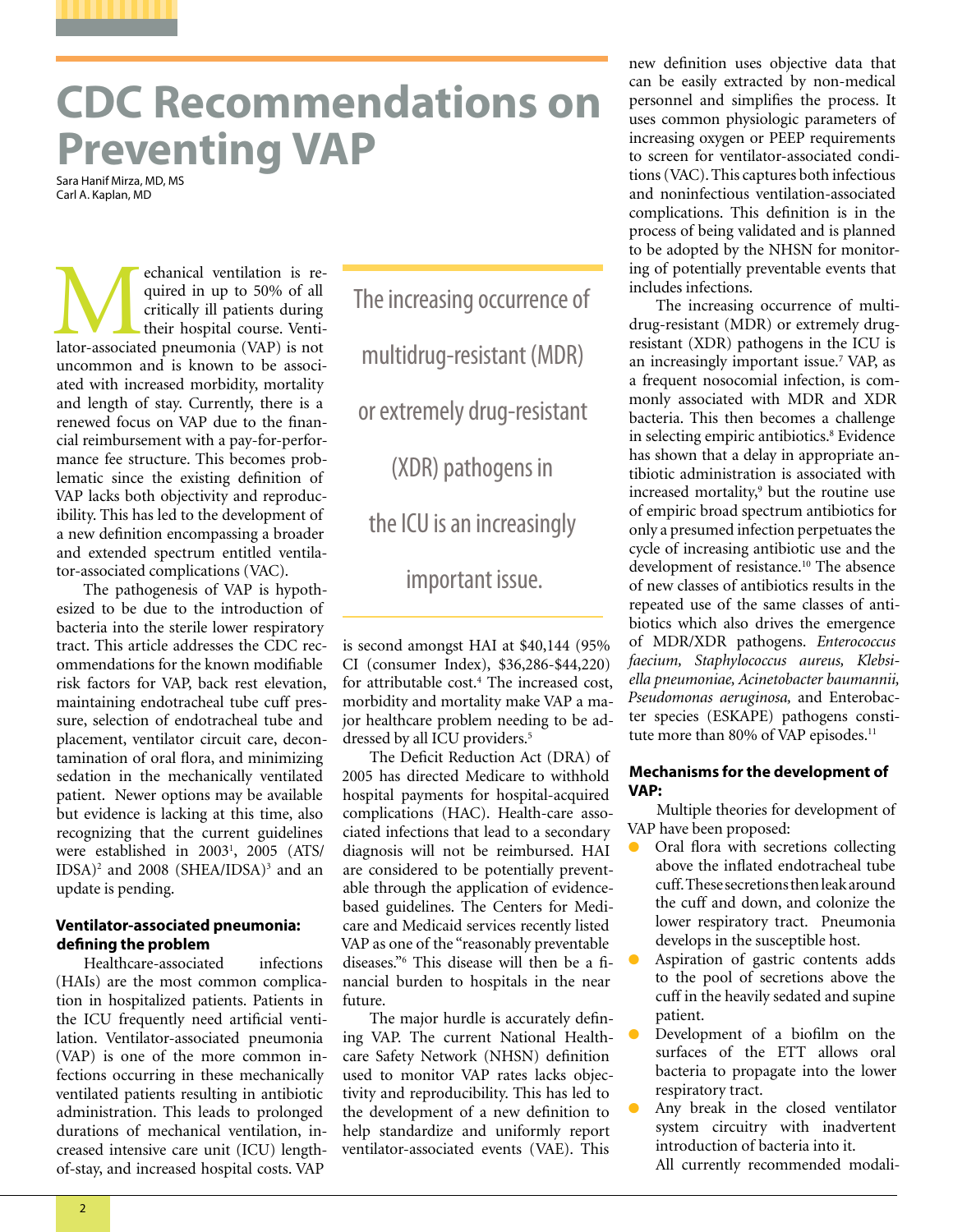

ties for the prevention of VAP target these proposed mechanisms.

#### **Preventative strategies directed at VAP**

#### *Avoiding or early discontinuation of invasive mechanical ventilation*

The most effective way to prevent VAP is to avoid intubation in the appropriate clinical settings. Noninvasive positive-pressure ventilation with the use of a face mask, in conditions such as acute exacerbations of chronic obstructive pulmonary disease,<sup>12</sup> acute hypoxemic respiratory failure secondary to congestive heart failure, and in immunosuppressed patients with pulmonary infiltrates are all associated with improved outcomes and reduced VAP events.13

Once intubated, strategies such as sedation vacations, and the use of nursing and respiratory therapist-driven weaning protocols have reduced the time spent on the mechanical ventilator.<sup>14,15</sup> Reducing the number of days on mechanical ventilation is associated with a reduced rate of VAP.16 This strategy of reduced sedation is not without risks and may lead to selfextubation. Reintubation itself increases the risk of VAP,<sup>17</sup> presumably due to aspiration.

#### *Selection and type of airway*

The use of oral endotracheal and orogastric tubes is recommended with a reported reduced rate of sinusitis and possible VAP.18 Nasotracheal and nasogastric tubes have both been linked to nosocomial sinusitis and an associated increase with VAP rates. Nasotracheal tubes have also been associated with the need for increased sedation which may indirectly prolong time on ventilator.

Secretions in the upper airways pool above the ETT cuff in intubated patients. This allows for the leakage of colonized secretions into the lower airways. Several studies have compared the effect of using an ETT with a separate dorsal lumen which allows for continuous aspiration of the subglottic secretions with that of a conventional ETT. These studies show a beneficial association of continuous suctioning of subglottic secretions on the incidence of VAP.19,20 Yet, none demonstrated a corresponding association with a reduced mortality, ICU length-of-stay, or duration of mechanical ventilation. The aspiration port of these ET tubes clog easily and the continuous suction has the

The use of passive humidifiers or heatmoisture exchangers (HME) decrease ventilator circuit colonization but have not significantly reduced the incidence of VAP.1

potential to directly injure the oropharynx and proximal airway. The CDC does recommend the use of subglottic secretion drainage endotracheal tubes only if placed at the time of initial intubation. However, the increased cost of these tubes has prevented them from being commonly used. Cuffed endotracheal tubes used with in-line closed circuit suctioning devises should be used, and the ETT cuff should be maintained at 20 mmHg to minimize aspiration of secretions.<sup>21,22</sup>

#### *Elevating the head of bed*

Elevating the head of the bed (HOB) to 45° is another CDC recommendation for VAP prevention. This strategy is based on the observation that gastric reflux and aspiration of gastric contents into the lung may be prevented by placing the patient in a semi-recumbent position with the HOB elevated to 30° to 45°.23 Experimental trials have demonstrated that backrest elevation is associated with a reduced risk of pulmonary aspiration.<sup>24</sup> Patients maintained with a HOB elevation during the first 24 hours of mechanical ventilation have a 67% decrease in VAP rate according to a multivariable analysis of risk factors associated with VAP. This positive impact has been confirmed in a randomized

trial with the highest risk found in those patients receiving enteral nutrition in the supine position.23 Additional reduction in aspiration risk is provided by avoiding gastric overdistention and by maintaining the endotracheal tube cuff pressure at 20 mmHg.

#### *Maintenance of the ventilator circuit*

VAP may also be related to colonization of the ventilator circuit.25 Several prospective, randomized trials have shown that the frequency of ventilator circuit changes does not affect the incidence of HAP. Condensate collecting in the ventilator circuit can become contaminated from patient secretions<sup>25, 26</sup> and vigilance is required to prevent inadvertently flushing of this condensate into the patient's lower airway especially when turning the patient in bed. The use of passive humidifiers or heat-moisture exchangers (HME) decrease ventilator circuit colonization but have not significantly reduced the incidence of VAP.19 It is recommended to minimize opening the ventilator circuit, and to keep the ventilator circuit closed during condensate removal. The ventilator circuit and HME are to be changed only when visibly soiled or malfunctioning. $27$ 

#### *Oral care*

The pathophysiology of VAP involves aspiration of contaminated secretions into the lower respiratory tract, and thus efforts have been made to decontaminate the mouth with chlorhexidine to prevent VAP. Chlorhexidine use in this fashion is associated with the prevention of VAP in the trauma and cardiac surgery patient populations.28,29 According to a recent meta-analysis, oral health care using either chlorhexidine mouthwash or gel is associated with a 40% reduction in the odds of developing ventilator-associated pneumonia in critically ill adults but no difference in mortality, duration of mechanical ventilation or duration of ICU stay was found.<sup>30</sup>

#### *Minimizing patient sedation*

There has been a paradigm shift in the management of the use of sedation and analgesia in mechanically ventilated patients. Heavy sedation suppresses the cough and increases the risk for aspiration with the associated risk for VAP. Additionally, heavy continuous sedation results in prolonged time on the ventila-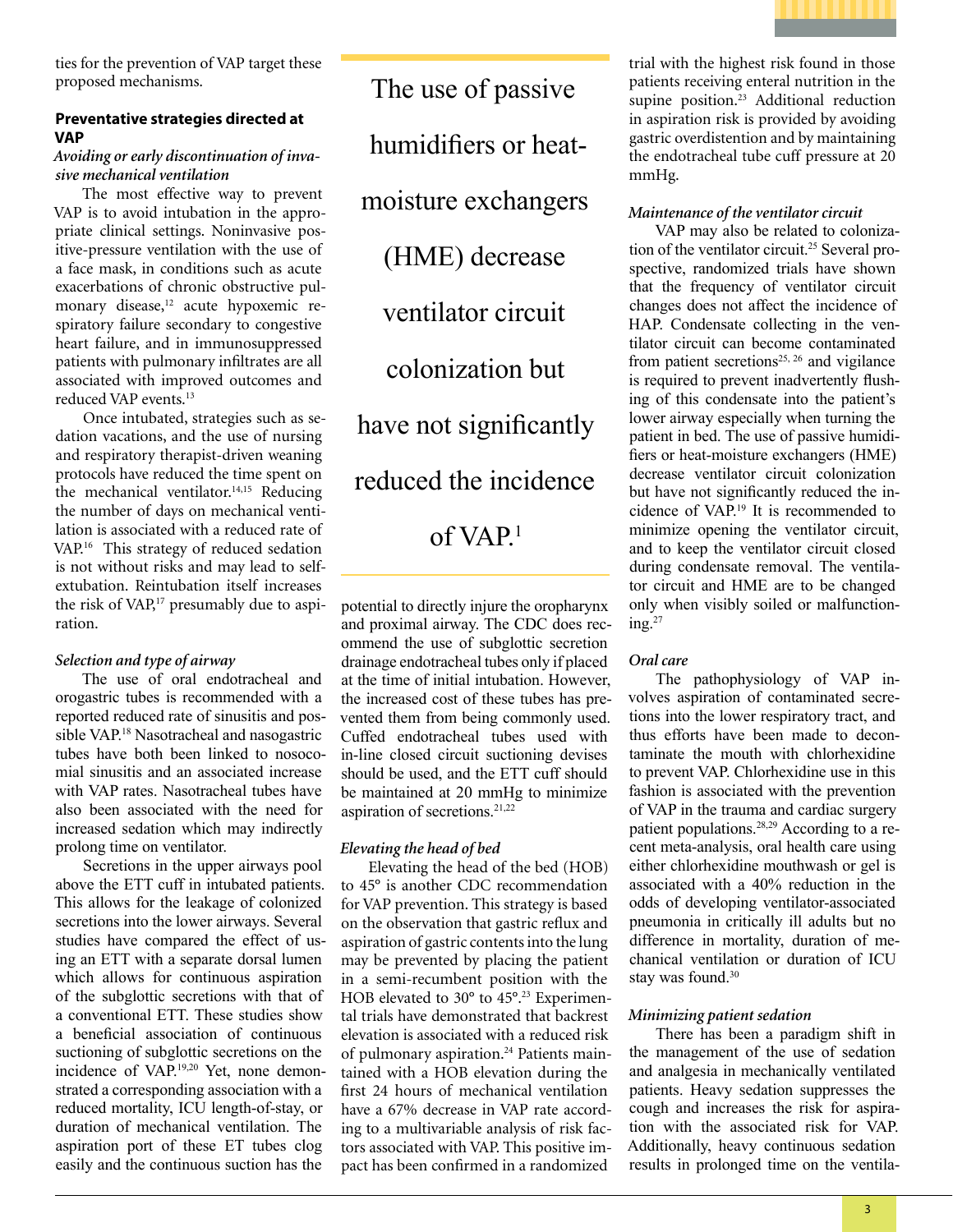

tor. The recommendations are to use daily interruption and light sedation, plus the avoidance of paralytic agents.14 Recent data suggest that by using a non-benzodiazepine-based, analgesia-centered sedation regimen one may decrease time on the ventilator and the associated decrease risk for VAP.<sup>31</sup>

#### *VAP "Bundle"*

Multiple groups have instituted VAP bundles that utilize evidence-based guidelines, education, and monitoring of compliance following the implementation of these "bundles".<sup>31</sup> The range has been from the relatively simple Institute for Healthcare Improvement (IHI) 5-point (2010) VAP bundle to the more rigorous 8-point bundle by Bouadma and colleagues.31 All have demonstrated the importance of compliance with all the components of the bundles to achieve a significant decrease in the incidence of VAP.

Bird and coworkers<sup>28</sup> in a 38-month study in a surgical ICU compared the VAP rates before and after initiation of the IHI bundle. The VAP rate was 10.2 cases per 1000 ventilator days before use of the bundle. During the study period, the rate decreased to 3.4 cases per 1000 ventilator days. The authors concluded that the use of a VAP bundle was an effective method for reducing VAP rates when compliance with the protocols was maintained.

#### **Conclusion**

Ventilator-associated pneumonia is not only associated with significant increases in morbidity, mortality and length of stay with the associated increase in attributable health care costs, but current United States healthcare policies will limit financial reimbursement to hospitals with performance-based fee structures. This would mean no reimbursement for preventable processes, such as VAP. With little investment in institutional costs and expenditures, by focusing on education, implementation and monitoring of compliance with "ventilator bundles" based on evidence-based medicine guidelines, hospitals can significantly reduce the incidence of and prevent VAP. This will result in improved patient-focused clinical outcomes and improved payments to hospitals.

#### **References**

- 1. Guidelines for Preventing Health-Care-Associated Pneumonia. MMWR, Recommendations and reports. March 26, 2004/53(RR03);1-36.
- 2. Guidelines for the management of adults with hospital-acquired, ventilator-associated, and healthcareassociated pneumonia. Am J Respir Crit Care Med. 2005;171:388 -416.
- 3. Coffin SE, Klompas M, Classen D, et al. Strategies to prevent ventilator-associated pneumonia in acute care hospitals. Infect Control Hosp Epidemiol. 2008(Suppl 1):S31-40.
- 4. Warren DK, Shukla SJ, Olsen MA, et al. Outcome and attributable cost of ventilator-associated pneumonia among intensive care unit patients in a suburban medical center. Critic Care Med. 2003;31(5):1312-7.
- 5. Zimlichman E, Henderson D, Tamir O, et al. Health care-associated infections: a meta-analysis of costs and financial impact on the US health care system. JAMA Intern Med. 2013;173(22):2039-46.
- 6. Federal Register; Medicare and Medicaid Programs; Part II-Regulatory Provisions To Promote Program Efficiency, Transparency, and Burden Reduction: 2013. Available at: https://www.federalregister.gov/ articles/2013/02/07/2013-02421/medicare-and-medicaid-programs-part-ii-regulatory-provisions-topromote-program-efficiency. Accessed March 3, 2014.
- 7. Arias CA, Murray BE. Antibiotic-resistant bugs in the 21st century--a clinical super-challenge. New Engl J Med. 2009;360(5):439-43.
- 8. Kallen AJ, Hidron AI, Patel J, Srinivasan A. Multidrug resistance among gram-negative pathogens that caused healthcare-associated infections reported to the National Healthcare Safety Network, 2006-2008. Infect Control Hosp Epidemiol. 2010;31(5):528-31.
- 9. Ferrer R, Artigas A, Suarez D, et al. Effectiveness of treatments for severe sepsis: a prospective, multicenter, observational study. Am J Resp Crit Care Med. 2009;180(9):861-6.
- 10. Boucher HW, Talbot GH, Bradley JS, et al. Bad bugs, no drugs: no ESKAPE! An update from the Infectious Diseases Society of America. Clin Infect Dis. 2009;48(1):1-12.
- 11. Sandiumenge A, Rello J. Ventilator-associated pneumonia caused by ESKAPE organisms: cause, clinical features, and management. Curr Opin Pulm Med. 2012;18(3):187-93.
- 12. Brochard L, Mancebo J, Wysocki M, et al. Noninvasive ventilation for acute exacerbations of chronic obstructive pulmonary disease. New Engl J Med. 1995;333(13):817-22.
- 13. Hilbert G, Vargas F, Valentino R, et al. Noninvasive ventilation in acute exacerbations of chronic obstructive pulmonary disease in patients with and without home noninvasive ventilation. Crit Care Med. 2002;30(7):1453-8.
- 14. Kress JP, Pohlman AS, O'Connor MF, Hall JB. Daily interruption of sedative infusions in critically ill patients undergoing mechanical ventilation. New Engl J Med. 2000;342(20):1471-7.
- 15. Marelich GP, Murin S, Battistella F, Inciardi J, Vierra T, Roby M. Protocol weaning of mechanical ventilation in medical and surgical patients by respiratory care practitioners and nurses: effect on weaning time and incidence of ventilator-associated pneumonia. Chest. 2000;118(2):459-67.
- 16. Drakulovic MB, Torres A, Bauer TT, Nicolas JM, Nogue S, Ferrer M. Supine body position as a risk factor for nosocomial pneumonia in mechanically ventilated patients: a randomised trial. Lancet. 1999;354(9193):1851-8.
- 17. Torres A, Gatell JM, Aznar E, et al. Re-intubation increases the risk of nosocomial pneumonia in patients needing mechanical ventilation. Am J Resp Crit Care Med.1995;152(1):137-41.
- 18. Rouby JJ, Laurent P, Gosnach M, et al. Risk factors and clinical relevance of nosocomial maxillary sinusitis in the critically ill. Am J Resp Crit Care Med. 1994;150(3):776-83.
- 19. Valles J, Artigas A, Rello J, et al. Continuous aspiration of subglottic secretions in preventing ventilator-associated pneumonia. Ann Intern Med.1995;122(3):179-86.
- 20. Kollef MH, Shapiro SD, Boyd V, et al. A randomized clinical trial comparing an extended-use hygroscopic condenser humidifier with heated-water humidification in mechanically ventilated patients. Chest. 1998;113(3):759-67.
- 21. Kollef MH. Prevention of hospital-associated pneumonia and ventilator-associated pneumonia. Crit Care Med. 2004;32(6):1396-405.
- 22. Rello J, Sonora R, Jubert P, Artigas A, Rue M, Valles J. Pneumonia in intubated patients: role of respiratory airway care. Am J Resp Crit Care Med. 1996;154(1):111-5.
- 23. Torres A, Serra-Batlles J, Ros E, et al. Pulmonary aspiration of gastric contents in patients receiving mechanical ventilation: the effect of body position. Ann Intern Med. 1992;116(7):540-3.
- 24. Craven DE, Goularte TA, Make BJ. Contaminated condensate in mechanical ventilator circuits. A risk factor for nosocomial pneumonia? Am Rev Respir Dis. 1984;129(4):625-8.
- 25. Kollef MH, Shapiro SD, Fraser VJ, et al. Mechanical ventilation with or without 7-day circuit changes. A randomized controlled trial. Ann Intern Med. 1995;123(3):168-74.
- 26. Kollef MH. Prolonged use of ventilator circuits and ventilator-associated pneumonia: a model for identifying the optimal clinical practice. Chest. 1998;113(2):267-9.
- 27. Cocanour CS, Peninger M, Domonoske BD, et al. Decreasing ventilator-associated pneumonia in a trauma ICU. J Trauma. 2006;61(1):122-9; discussion 9-30.
- 28. Bird D, Zambuto A, O'Donnell C, et al. Adherence to ventilator-associated pneumonia bundle and incidence of ventilator-associated pneumonia in the surgical intensive care unit. Arch Surg. 2010;145(5):465- 70.
- 29. Shi Z, Xie H, Wang P, et al. Oral hygiene care for critically ill patients to prevent ventilator-associated pneumonia. Cochrane Database Syst Rev. 2013;8(CD008367.
- 30. Fraser GL, Devlin JW, Worby CP, et al. Benzodiazepine versus nonbenzodiazepine-based sedation for mechanically ventilated, critically ill adults: a systematic review and meta-analysis of randomized trials. Crit Care Med. 2013;41(9 Suppl 1):S30-8.
- 31. Bouadma L, Mourvillier B, Deiler V, et al. A multifaceted program to prevent ventilator-associated pneumonia: impact on compliance with preventive measures. Crit Care Med. 2010;38(3):789-96.

**Carl A. Kaplan, MD** is Professor of Pulmonary and Critical Care Medicine at Rush University Medical Center. His clinical expertise includes ARDS, invasive hemodynamic monitoring, acute lung injury, respiratory failure and sepsis/septic shock. Dr. Caplan has presented at numerous medical meetings both domestically and internationally

**Sara Hanif Mirza, MD,** is Assistant Professor, Department of Pulmonary and Critical Care Medicine, Rush University Medical Center, Chicago, Illinois. Dr. Mirza is the author or coauthor of 4 book chapters and 4 journal articles in pulmonary medicine. He has also given 13 poster presentations and platform presentations at medical meetings. He lives in Chicago, Illinois.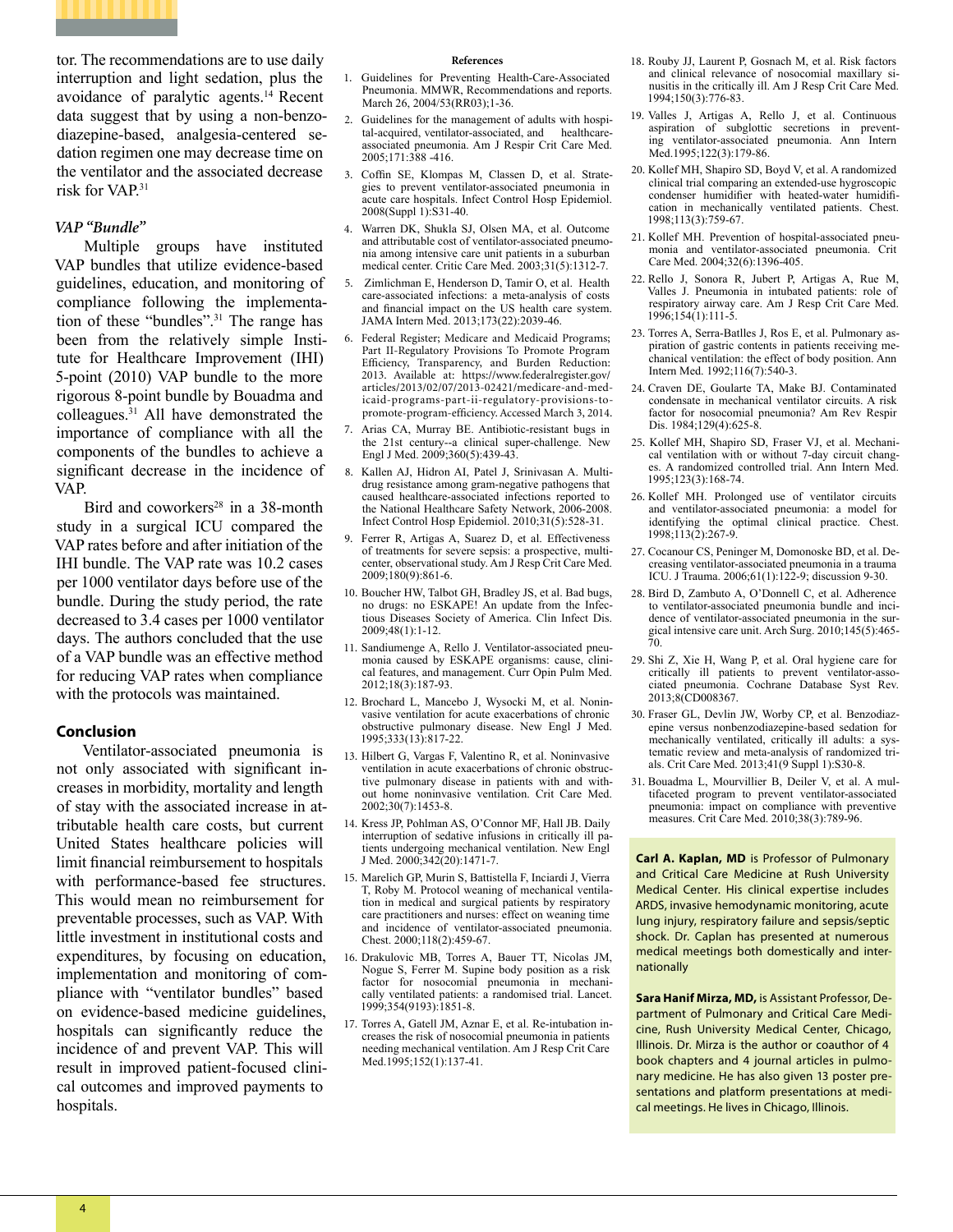**Essential** 

## Panel Discussion **Practices**

## **Panel Discussion: Preventing Ventilator-Associated Pneumonia (VAP)**

**Moderator: Marin Kollef, MD**

**Panelists: Teresa Volsko, MHHS, RRT, FAARC**

**Robert Joyner, PhD, RRT**

**Mark Konkle, MPA, RRT**

*What is the importance of preventing disruptions in the ventilator circuit (i.e. repeated opening of the ventilator circuit) in order to prevent ventilator-associated infections such as VAP, iatrogenic viral infections including influenza, and aspiration events.*

**Volsko:** Conventional wisdom dictates that fewer disruptions in the ventilator circuit result in a lower risk of contamination. However, care of the ventilator circuit should extend beyond just focusing on repeated opening of the ventilator circuit. Movement of the ventilator circuit during routine bedside care can contribute to inadvertent lavage of contaminated condensation and pathogens into the trachea and lungs. Although there is a dearth of evidence available for VAP prevention in infants, the available literature focuses on the prevention of aspiration and bacterial colonization.

Bigham and coworkers demonstrated that routinely draining ventilator circuit condensate, especially immediately prior to providing care coupled with the use of subglottic suctioning prior to providing care or repositioning patients were key elements in preventing aspiration events.<sup>1</sup> Minimizing interruptions in the ventilator circuit, including lengthening time intervals between ventilator circuit and inline suction catheter changes may prevent inadvertent aspiration of ventilator condensate and reduce bacterial colonization. The American Association for Respiratory

Conventional wisdom dictates that fewer disruptions in the ventilator circuit result in a lower risk of contamination.

- Volsko -

Care (AARC) evidence-based guideline on care of the ventilator circuit recommends that ventilator circuits should not be changed routinely for the purpose of infection control. This is based on evidence suggesting no patient harm and considerable cost savings associated with extended ventilator circuit change intervals.2 In alignment with the AARC's clinical practice guideline, the American Association of Critical Care Nurses (AACN) recommend ventilator circuits be changed on an as-needed basis, only when the circuits are visibly soiled or malfunctioning, rather than routinely.<sup>3</sup>

There is insufficient evidence with re-

gard to the maximum duration of time that circuits can be safely used in children. However, the literature does report the value of extending ventilator circuit changes in the pediatric population. Samransamruajkit and colleagues reported a reduction in VAP rate from 13.9 cases per 1000 ventilator days to 11.5 cases per 1000 days for circuit changes every 3 and 7 days respectively.4 A concomitant costs savings in medical supplies and labor costs of \$22,000.00 and decrease in PICU length of stay and mortality rate were also associated with the 7-day ventilator circuit change policy.

**Joyner:** There are well-studied reasons to limit disruptions in the ventilator circuit including limiting fluctuation in systemic arterial pressure, minimization of elevated intracranial pressure, and a reduction in the magnitude of arterial oxygen desaturation.<sup>5</sup> With that said, I don't believe the risk of ventilator-associated pneumonia whether it be through bacterial, viral or other sources is reduced by a reduction in circuit disruptions. I would argue that the most common and frequent reason to disrupt the ventilator circuit would be to suction the endotracheal tube. In 2008, Siempos and colleagues published a meta-analysis of randomized controlled trials comparing closed and open tracheal suction systems.<sup>6</sup> Evaluating 9 trials, they found no benefit on the incidence of ventilator-associated pneumonia, patient mortality, or length of stay in the ICU. While it seems prudent to limit the disruptions of the ventilator circuit for many physiologic and pathologic reasons, doing so as a sole attempt to reduce the incidence of ventilator-associated pneumonia would seem to have minimal effect.

**Konkle:** The benefits of preventing airway/circuit disconnection and other related disruptions are 2-fold. First, minimizing disruptions helps prevent inadvertent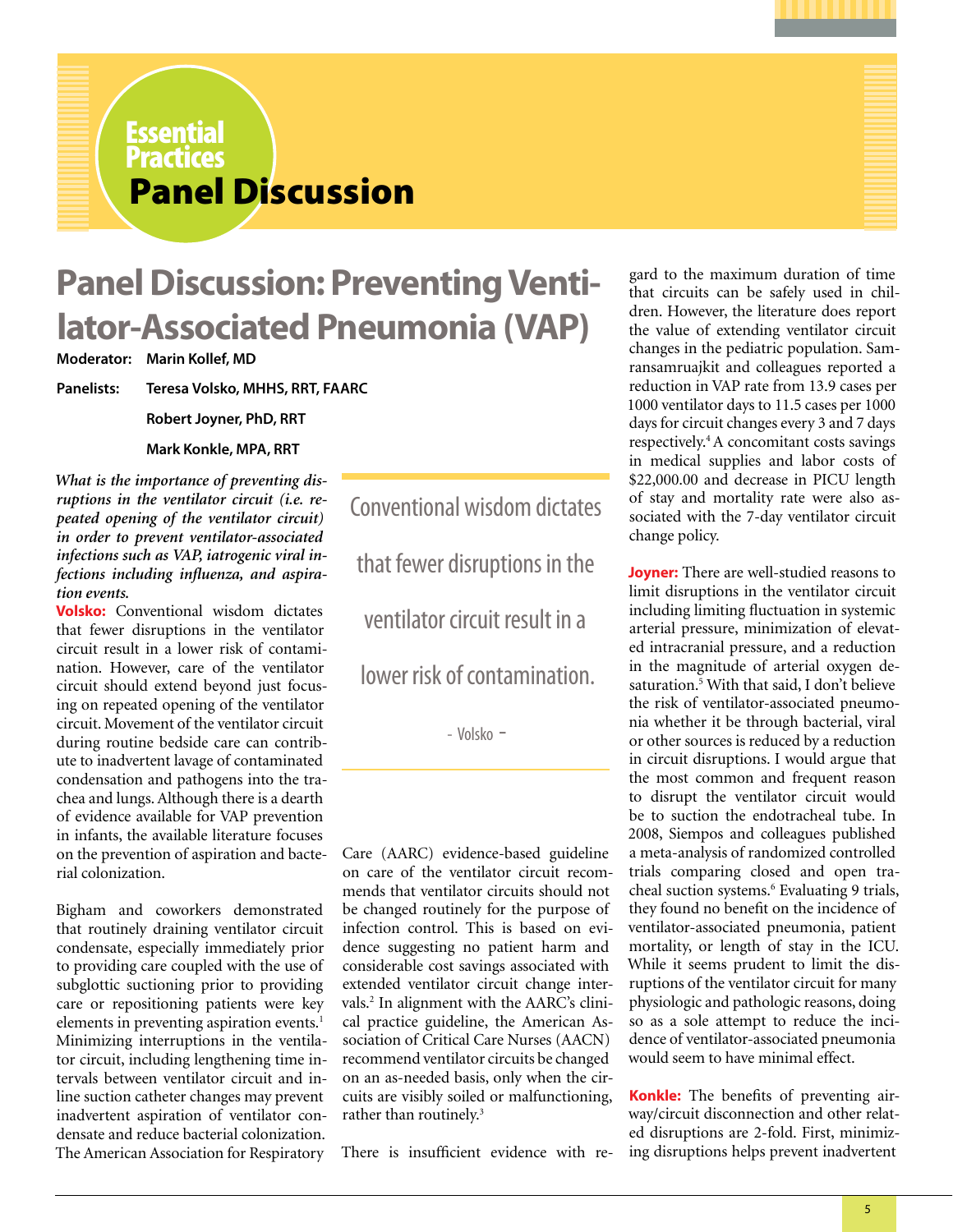

exposure of contaminants to the airway and lungs. As demonstrated in the literature, the effects of PEEP and positive pressure aids in keeping secretions that pool above the cuff from entering the lungs. In related matters, general circuit upkeep is critical in avoiding conditions that predispose mechanically ventilated patients to an infectious environment. Specifically, practitioner diligence in keeping circuits free of condensates generated by active humidifiers to prevent circuit induced aspiration; performing regular changes of HME's when employed; and other measures important to minimizing the negative effects that comes with the use of mechanical ventilation (MV) equipment.

Second, there is therapeutic benefit as a primary strategy for the prevention of acute lung injury (ALI)/ARDS of maintaining lung unit recruitment, as a result of the application of PEEP and positive pressure within the lungs. While circuit breaks increase the risk of inadvertent direct airway contamination from secretions at rest above the cuff, preventing collapse and promoting/sustaining a "healthy lung state" is an underlying benefit in the prevention of lung infection, in addition to avoiding exposure to contaminants.

*Should VAP prevention protocols be required in all ICU's caring for mechanically ventilated patients? If so, what are the requirements for such protocols in terms of interventions, monitoring compliance and effectiveness, and evaluating updates for the protocols?*

**Volsko:** VAP, the second most common hospital-acquired infection in pediatric intensive care units, is associated with increased morbidity, mortality and contributes to prolonged ventilated days, as well as hospital and intensive care lengths of stay, all of which tremendously impact health care costs.7 VAP occurs in about 5% of intubated, mechanically-ventilated children.8 Approximately 20% of children who acquire VAP die.<sup>7,9</sup> VAP represents a significant risk factor for complications and death among preterm infants, especially those at or below 28 weeks gestation, (OR: 3.4; 95% CI: 1.20 to 12.31).<sup>10</sup>

The literature supports the implementation of VAP prevention bundles, and demonstrates the potential for decreasing mortality, improving patient outcomes,

decreasing ventilator use, intensive care and hospital lengths of stay, and reducing hospital costs.11,12 Moreover, the Institute for Healthcare Improvement (IHI) also promotes use of the ventilator bundle as a set of interventions intended to prevent adverse events in ventilated patients.13

A multidisciplinary improvement team approach for VAP prevention bundle should be embraced. The literature suggests key elements of the pediatric specific VAP prevention bundle be divided into those designed to reduce bacterial colonization and those designed to reduce aspiration of contaminated secretions. Cooper and Haut recommend an evidence based VAP prevention bundle based on studies conducted in the pediatric population. These recommendations included many of the elements proposed in the literature for the adult population and are as follows;<sup>14</sup>

Bundle components aimed at reducing aspiration of contaminated secretions:

- 1. Elevate the head of the bed 35 to 45 degrees.
- 2. Drain ventilator circuit condensate every 2-4 hours and before repositioning patient.
- 3. Use endotracheal tube with dorsal lumen above endotracheal cuff to help suction secretions above the cuff for children more than 12 years old.
- 4. Change ventilator circuit every 7 days or when circuit is visibly soiled or malfunctioning.
- 5. Suction endotracheal tube only when indicated by a clinical examination; do not routinely instill physiological saline for suctioning.

Bundle components aimed at reducing bacterial colonization:

- 1. Perform hand hygiene before and after contact with the patient or any of the ventilator components.
- 2. Rinse oral suction devices after use and store in non-sealed plastic bag at the bedside when not in use.
- 3. Provide oral care according to the patient's age:
	- a. Neonates and infants with no teeth:
		- Every 2 hours: moisten mouth with swabs soaked in clean water or physiological saline.
- b. Infants and children <6 years old with teeth:
	- Every 12 hours: brush teeth with small, soft toothbrush and fluoride toothpaste; suction out excess toothpaste, but do not rinse out mouth.
- c. Children ≥6 years old with teeth:
	- Every 12 hours: Brush teeth with small, soft toothbrush and fluoride toothpaste; suction out excess toothpaste, but do not rinse out mouth. Rinse mouth with 1% chlorhexidine: irrigate with a syringe or wipe oral mucosa with a swab; suction excess solution, but do not rinse out mouth with water; use at least 30 minutes after brushing teeth.
	- Every 2 hours: Moisten mouth with swabs soaked in clean water or physiological saline

Monitoring compliance and effectiveness of VAP bundles should follow the basic principles of any quality initiative which include: (1) defining the problem, (2) measuring baseline data or current state, (3) identifying key aspects for improvement, (4) implementing the improvement and monitoring and (5) reporting results to gauge gains and sustain the change.<sup>15</sup> Improving quality and patient outcomes is a process, not a single act. Staff engagement is essential in the development, implementation and monitoring of VAP bundles. Engaging bedside champions to be leaders for the VAP initiative contributes to bedside clinician ownership. Staff champions should actively engage in monitoring VAP bundle adherence and reporting real-time data to drive and sustain change. Bigham and colleagues reported 4 process indicators that were effective in reducing VAP rates and sustaining their gains.1 Specifically, (1) a multidisciplinary leadership team, (2) staff engagement with educating, monitoring and reporting outcomes, (3) the use of bundle checklists, which included an option for clinical staff to provide rapid feedback about positive or negative changes and (4) real time reporting through weekly bundle compliance report posting to provide visual cues of the correlation between increasing bundle compliance and decreasing VAP rates.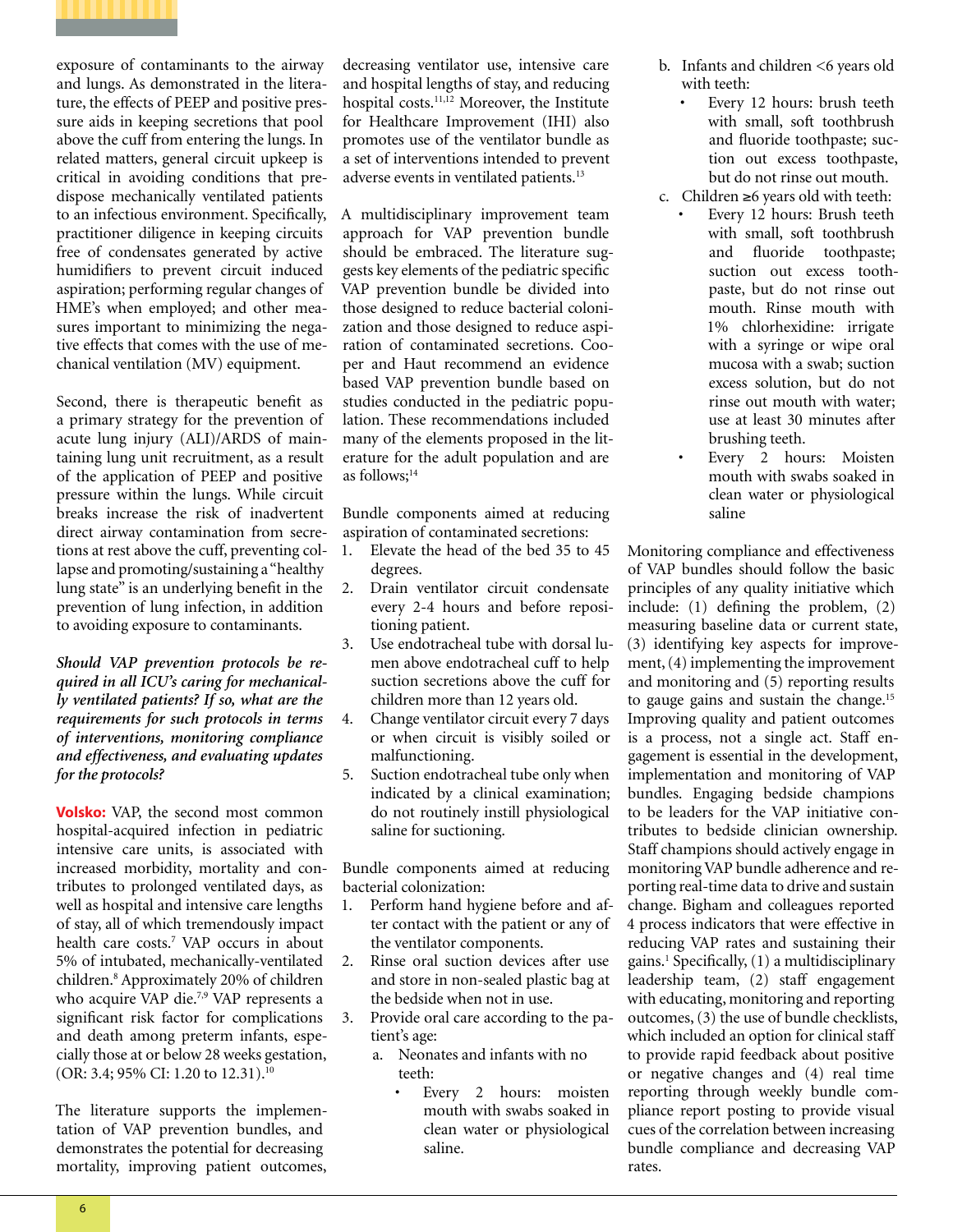

**Joyner:** Various professional organizations including the AARC, ATS, Institute for Clinical Systems Improvement, etc. all advocate prevention as the top issue for VAP.<sup>16</sup> Of these standardized approaches to patient care I think 3 are the most obvious for preventing VAP and should be at the front of every practitioners mind when working with patients at risk of respiratory failure: 1) avoid intubation if possible; 2) utilize non-invasive ventilation where possible; and 3) reduce duration of ventilation as much as possible (including use of sedation holidays, and other strategies that shorten the process of liberation from mechanical ventilation).

When intubation is unavoidable all practitioners should be diligent about assuring the following: maintain the head of bed at 30 to 45 degrees where feasible; orotracheal intubation and orogastric tubes are preferred; place an appropriate sized endotracheal tube and inflate the cuff to a minimal pressure to prevent contaminated oral fluids from leaking into the trachea; eliminate contaminated condensate within the ventilator tubing in a manner that prevents the fluids from entering the endotracheal tube, nebulizer or other intra-circuit devices; passive humidity and heat-moisture-exchangers should be used where possible and change only when visibly contaminated; utilize clinical strategies that prevent aspiration of contaminated oral secretions from entering the trachea (e.g. endotracheal tubes capable of subglottic suctioning); and use enteral feeding when possible.

All of these practice recommendations must be accompanied by a diligent quality assurance program that assesses practitioner compliance and effectiveness of the strategies being employed to prevent VAP. This data should be shared with the practitioners in a manner that allows them to have ownership over the data and promotes the realization that their actions are having an effect on the patients' outcome.

**Konkle:** Infection prevention practices based on best outcomes are essential for the modern age ICU. Published findings set the foundation for guiding care methods and clinical protocols. There is much evidence on the benefits of air-

 Various professional organizations including the AARC, ATS, Institute for Clinical Systems Improvement, etc. all advocate prevention as the top

issue for VAP.

- Joyner -

way/respiratory specific interventions ranging from artificial airway tube selection and intubation, to weaning and extubation. Most noteworthy are: 1) whenever possible, controlled intubation proceeded with oral rinse and gargle using chlorhexidine; 2) avoid the nasalpharyngeal intubation route; 3) at minimum, use endotracheal tubes designs that minimize leakage at the cuff-trachea interface – tapered-cuff over traditional shape design, and polyurethane over polyvinyl chloride in cuff material – or a subglottic secretion drainage (SSD) tube; 4) Q2-4 deep oral suctioning; 5) limit the use of tracheal lavage when suctioning; 6) maintain cuff inflation pressures of >20 cmH<sub>2</sub>O; 7) pair sedation relief with daily wean assessments/spontaneous breathing trials; 8) wipe down equipment with disinfectants whenever removing it from the patient's room; and, 9) wash your hands.

Other targeted actions shown to contribute in VAP prevention, often referenced within a "vent-bundle" (VB), include head of bed (HOD) elevation at 30 to 45 degrees; GI decontamination; glucose/ insulin monitoring and use protocols; and limiting patient transports. These protocol actions, for the most part, are driven by time intervals for completion. It appears that a majority of protocol

monitoring takes the form of retrospective reviews of care action compliance by practitioners against the expected responsibilities within these VB protocols. Clinical information systems and the ever-increasing presence of computeraided monitoring/documentation have presented the opportunity for certain institutions to change to more concurrent screening. When employed, prompts based on VB criteria trigger alerts to identify the need for intervention before reaching critical states, referred to by some as keeping the patient in the green zone.

*Should novel technologies, including specialized endotracheal tubes (e.g. subglottic suction, silver coated) be routinely included in ICU prevention programs? Describe how the cost-effectiveness of such technologies should be evaluated at the individual ICU level.* 

**Volsko:** The availability of novel technologies, such as specialized endotracheal tubes with suction above the glottis or silver-sulfadiazine-coated endotracheal tubes is limited for very young patients (less than 12 years of age). Therefore, it is difficult to comment on the routine use of these devices in small infants and children requiring invasive ventilatory support.

Adherence rates of 95% to all of the basic components of a VAP bundle (sedation vacation, hand hygiene, preventing inadvertent aspiration of secretions by elevating the head of the bead and performing oral care, preventing stomach ulcers and deep vein thrombosis prophylaxis) substantially improved VAP rates  $(p<.01)$ among adult ICU patients.17 Brilli demonstrated the cost-effectiveness of a pediatric VAP bundle through a reduction in hospital length of stay for non-VAP patients by 400 days, unreimbursed cost of care by \$442,789, and hospital costs by \$2,353,222 for their 13 patient cohort. 18

Prior to the implementation of novel technologies, it is essential to achieve at least 95% adherence to the VAP bundle and determine baseline cost, VAP rate, morbidity and mortality data. Quality and cost data can then be compared before and after the introduction of a novel technology to the bundle. The cost of the novel device must be factored into the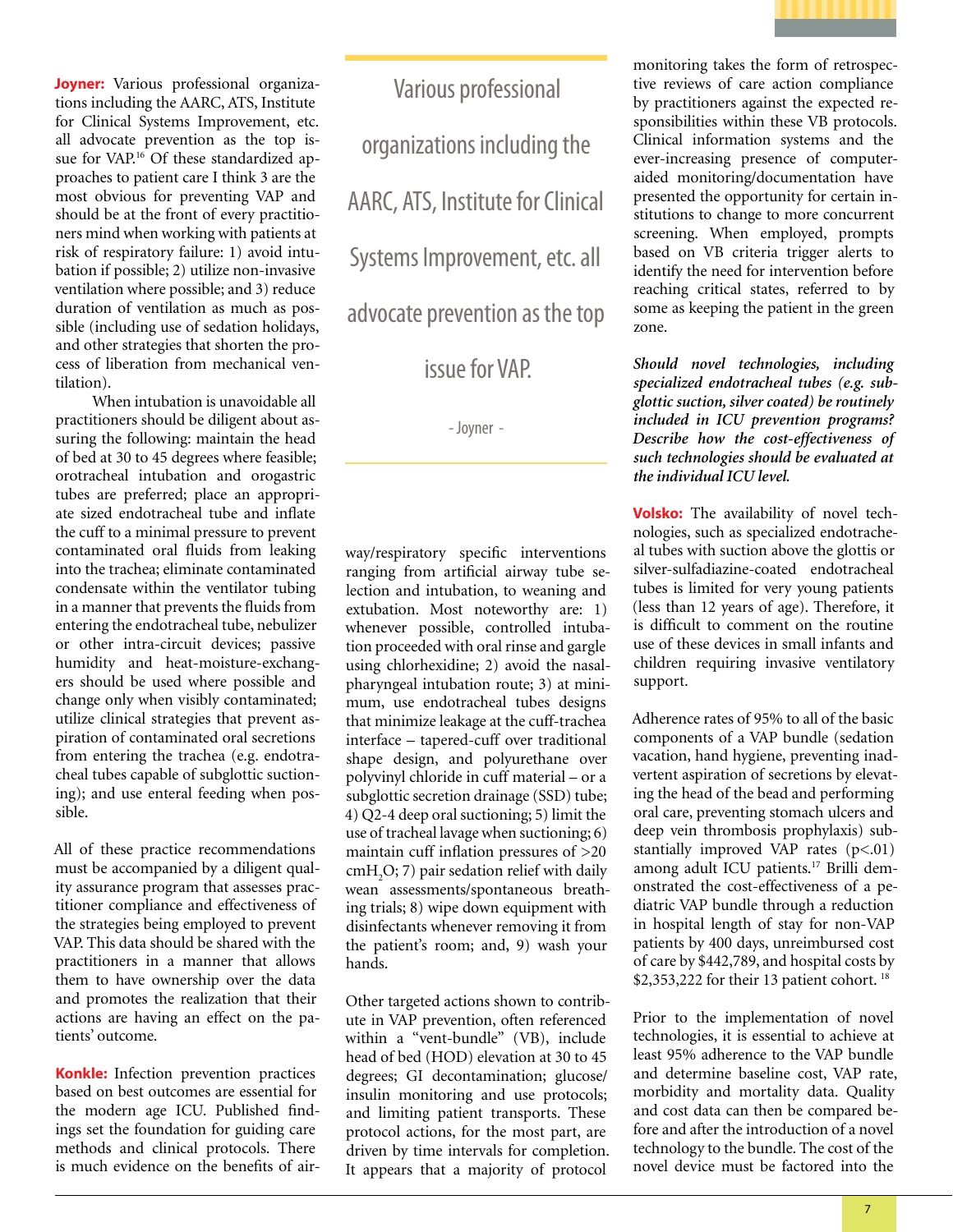

analysis to determine if the technology has an impact on patient outcome and how the cost associated with using the device impacts the cost of care.

**Joyner:** Hospital charges for patients diagnosed with VAP have been estimated to be about \$35,000 higher per patient than patients who are not diagnosed with VAP. These costs arise from longer lengths of ventilation, longer ICU stays, and increased use of various hospital services.19 Unsurprisingly, it follows that reducing the incidence of VAP is a common topic of study. Recently, a conference summary was published on this topic in the journal, Respiratory Care.20 The theoretical approach to determining whether a procedure or device is cost effective is convoluted and sometimes lost to practitioners and administrators. Essentially, the number of patients needed to treat before you observe a desired outcome must be determined. The leap of faith is that not everyone will benefit from an expensive intervention (e.g. silver-coated endotracheal tubes that can cost 50 to 100 times more than a traditional endotracheal tube). In a manner that is almost like medicinal gambling, patients are treated without specifically knowing the individual will benefit, but understanding that some who are treated will benefit. Eventually the gamble will pay off and a patient who would have otherwise been afflicted with VAP would have been prevented from getting it. The benefit can be measured with average rates of occurrence, but rarely can a single patient be pointed to as being one of the beneficiaries of the expensive intervention.

With that said, there is enough data available to suggest we should not use these devices in every patient. There are some patients who clearly would not benefit; for example, uncomplicated surgical patients who are likely to be extubated within a few hours of admitting into the ICU. There may be a few patients who can be identified as at risk for VAP and likely benefit from expensive therapies, for example, the immunocompromised patient who is likely to be intubated for a few days. Additional studies are needed to determine which patients are most likely to benefit from these interventions and, therefore, I do not recommend their routine use. As studies provide more data to allow a better understanding of patient populations that benefit from these inter-

Hospital charges for patients diagnosed with VAP have been estimated to be about \$35,000 higher per patient than patients who are not diagnosed with VAP.

- Joyner -

ventions, I believe routine use on selected patients is not far into the future.

**Konkle:** Lacherade and other researchers work support the effectiveness of subglottic secretion drainage (SSD) on "reducing microbiologically confirmed VAP"; however, there was little impact on VAP cases using clinically confirmed VAP criteria.<sup>21</sup> It was noted by Koulenti's group that approximately 40% of VAP occurrences are not microbiologically proven.<sup>22</sup> This does raise the question of whether or not SSD and other innovations should be widespread employed. Might frequent routine oral care/deep oral suctioning be just as beneficial? A brief quality study where respiratory therapists were charged with performing this practice under protocol guidelines demonstrated a positive improvement in VAP reduction in that particular hospital. Given our moderator of this edition, I will bow to my fellow panelists to debate the use of silver-coated ET-Tubes more thoroughly.

The empirical cost of changing a procedure is a clear process to determine. In basic terms, by examining the net change in supply expense and the net change in time between the current state and future state of practice(s) in question, the cost of resources can be derived for the inputs of care. Determining the effectiveness of the cost of undertaking a care change has shortcomings. This effectiveness is

dependent on the value of the outcome being sought, in dollars and "care-value." Where lies some of the difficulty is that these outcomes are often expected rather than guaranteed and are not independent of complimentary or other variables such as compliance with protocols, adjunctive procedures being performed by other caregivers, pharmaceutical advances, the ease/reliability of measuring the outcome, and the overall dynamics of the care environment. Frequently, there is a lapse in time when input costs occur and results become stable enough to be reliable or even measurable. These periods of stability can range from weeks to years in certain cases or are simply not achievable in the desired timeframes. When the variation among institutions differs in leadership philosophies, then comfort with risk, budget time frames and cost recovery strategies and determining effectiveness is complicated further.

*Minimizing exposure to mechanical ventilation is universally regarded as a beneficial outcome to prevention of complications such as VAP. Which of the following approaches to achieving this goal should be routinely employed: sedation minimization protocols, early-tracheostomy, use of weaning protocols, use of noninvasive ventilation and checklists to foster early extubation?*

**Volsko:** The use of noninvasive ventilation (NIV) has been embraced in the pediatric population as a mechanism to reduce the morbidity associated with ventilatory support. For preterm infants this can be seen through an insurgence of bronchopulmonary dysplasia (BPD) and sepsis.23 In addition to minimizing the risk of VAP, the use of bubble continuous positive airway pressure (CPAP), and strategies that promote early extubation followed by the use of noninvasive respiratory support were effective in preventing complications such bronchopulmonary dysplasia (BPD)<sup>24-26</sup> low grade intraventricular hemorrhage,<sup>24</sup> and hypotension.<sup>25</sup>

The literature demonstrates that the use of NIV in children with bronchiolitis can reduce the need for intubation and subsequent risk for VAP. When the use of NIV does not result in the need to intubate, there is a decreased rate of ventilatorassociated pneumonia, reduced duration of oxygen requirement and is not pro-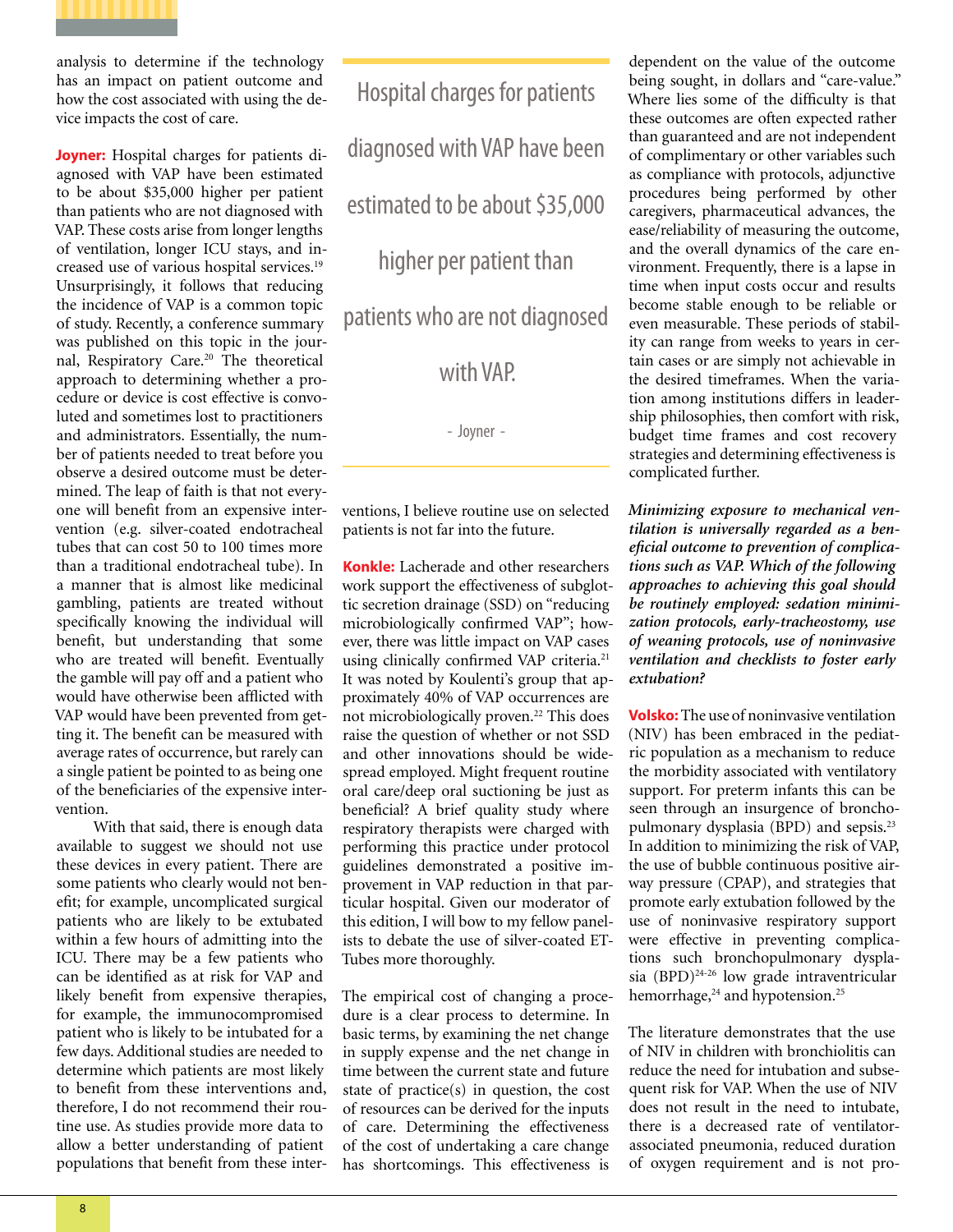

longed.<sup>27</sup> However, it is important to note that when employed initially to avoid endotracheal intubation, failure of NIV was associated with increased duration of invasive ventilation and pediatric ICU LOS.<sup>28,29</sup>

Although the protocols for each of the aforementioned studies varied, there was a common denominator. Each study incorporated well defined intubation and extubation criteria and a mechanism for protocol adherence surveillance and reporting. This is a common theme seen throughout the pediatric literature and one that is key to achieving and sustaining positive patient outcomes.

**Joyner:** As Teresa indicated, where possible, every effort should be taken to minimize invasive mechanical ventilation. I believe there is value in creating ventilator liberation teams that assess and advocate for liberation of patients from ventilators. The teams would benefit busy ICUs where it is difficult for the staff to remain focused on some details of patients, like the need to assess for appropriateness of extubation. The treatment of patients who are in the process of being liberated from their ventilator is time consuming. It is much easier to care for a patient that is profoundly sedated. Care teams that could evaluate and advocate for sedation holidays, weaning protocols, and noninvasive ventilation, may provide for a reduction in VAP.

**Konkle:** All of these mentioned approaches have benefit in MV avoidance. Of particular interest to me, are non-invasive ventilation (NIV) and protocols for weaning/liberation from MV. Most would agree that evidence shows that NIV improves outcome in certain patient populations, yet it is underutilized. Successful NIV use begins with a foundation in the clinical decision pathway at an institutional level, not just departmental. Along with establishing a wide-based protocol, it is essential for NIV to become an everyday behavior of bedside practitioners where it can be applied prior to intubation/MV or as a bridge for early extubation. Davies, Hess, Kallet, Keenan and others provide thorough frameworks and highlight the major elements necessary for implementing a successful NIV program. These include basics such as availability of the required equipment with an array of interface (mask) options; arrangements to

Along with establishing a wide-based protocol, it is essential for NIV to become an everyday behavior of bedside practitioners where it can be applied prior to intubation/ MV or as a bridge for early extubation.

- Konkle -

allocate ample therapist time during administration; provision of an appropriate monitoring environment; and establishment of clinical guidelines for actual application to targeted patient populations.

A more difficult and possibly the critical factor for NIV program success is in developing the initiative with cooperation and full support of the medical/nursing staff, then gaining experience. This can be a challenging task in some care environments such as those with academic responsibilities or those where physician, nursing and therapist workforce turnover is elevated. In high turnover states, establishing firm care practices and growing the everyday bedside experience does not easily become seated in caregiver behaviors.

Once intubation and commitment to MV are inevitable, a focus toward liberation from MV is paramount. At minimum, daily wean assessments and spontaneous breathing trials (SBT) are essential. Focus should be placed on addressing the barriers of the causes of failed trials. These could range from poor timing with sedation relief and improved communication between caregivers, to more effective

treatment of the patient's underlying condition.

*Should VAP be regarded as a quality indicator of ICU care? If not, what other quality indicators should be used to determine the overall quality of ICU care from a benchmarking standpoint?* 

**Volsko:** The costs associated with VAP in terms of morbidity, mortality and overall cost of care are well established. I firmly believe that VAP rates should be regarded as a quality indicator of ICU care. However, with the use of strategies such as NIV and high flow oxygen therapy aimed at averting intubation, counter balancing measures such as ICU length of stay, failed NIV rate, and total ventilator LOS and total cost of care should also be tracked. Tracking balancing measures provides a more complete view of the overall quality of respiratory care provided to patients in need of ventilatory assistance.

**Joyner:** I think VAP cannot be used as an indicator. Patient populations vary so much between geographical areas that a single indicator does not provide a marker of quality care. By comparing peer institutions and then indexing VAP by the demographics of the diseases treated and severity of diseases treated in a particular ICU, an indicator of quality may be able to be developed. As an example, I do not believe it would be fair to compare a community-based hospital ICU with a more suburban teaching hospital.

**Konkle:** VAP should continue to be included as one of the metrics for which to measure ICU quality of care; at least for the short-term  $(<5$  years), until the new CDC VAE surveillance reporting matures. Though the exiting VAP surveillance method is plagued with shortcomings and is vulnerable to certain degrees of "impurity or manipulation," the measure of VAP-free days remains one of the few global or institutional parameters that has longevity in reporting. Michael Klompas MD, Meduri, and others present sound rationale on the difficulty of the measure VAP-free days and achieving zero VAP. This covers everything from inherent subjectivity in chest radiograph interpretation (criteria put in place in 2002), to signs and symptoms that reflect other conditions which present cautions in VAP rate use as a key marker of ICU quality.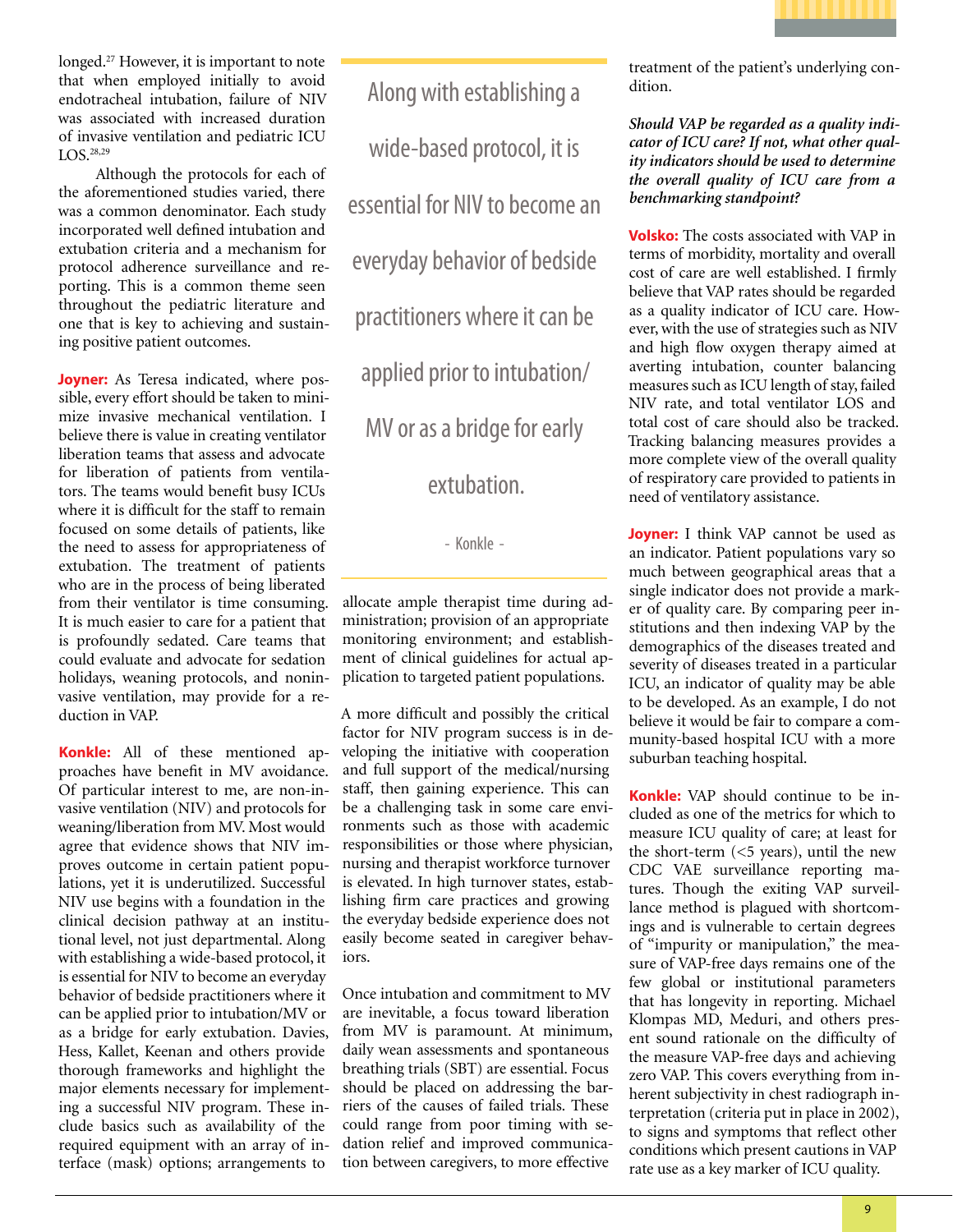

In recent years, the advent of other indicators may provide greater benefit specific to the respiratory care department and its practicing therapists. Of these, I think attention should be paid to obvious markers such as duration of ventilation, length of ICU stay, reintubation rates, and tracheostomy incidence. However, more significant are events pointing to how effective we are we at providing MV and airway support, along with associated interventions. Included here would be measures of: 1) duration at low tidal volume use by gender; 2) SBT frequency; 3) optimum extubation time frames; 4) the tracking of NIV opportunities; and 5) MV actual duration compared to predicted durations.

*The Centers for Disease Control and Prevention has developed a new set of criteria for evaluating the quality of care provided in the intensive care setting, ventilator-associated conditions (VACs) and infectionrelated ventilator-associated conditions (IVACs). How do you envision these new criteria being employed to assess ICU quality and how should hospitals prepare for their eventual implementation?*

**Volsko:** Healthcare organizations employ a variety of measures to reduce the rates of hospital-acquired infection. VAP is often difficult to diagnose and affected by the subjectivity of many components of the surveillance definition. The criteria used to determine VAC appears to be much simpler, and a more objective-based measure of respiratory deterioration. However, with these new criteria comes the daunting task of collecting additional data. It seems imperative that widespread implementation of criteria to capture VAC, IVAC, and VAP events would necessitate integration of data capture with the electronic medical record. There needs to be a mechanism for bedside clinicians to easily track the criteria and pull the patient report with respect to the occurrence of these events through the electronic medical record. The ability to identify factors and promptly address them as a component of the patient's overall plan of care is of value. I envision the expansion of these practices outside of the ICU to all nursing areas of the healthcare organization that care for mechanically ventilated patients (i.e. rehabilitation units and transitional care units that care for tracheostomized,

The criteria used to determine VAC appears to be much simpler, and a more objectivebased measure of respiratory deterioration.

- Volsko -

mechanically ventilated patients prior to transition from hospital to the homecare or long-term care environment.

**Joyner:** I think this is a clear attempt to get a handle on a disease process that is perceived to be iatrogenic, but also not defined very well in the literature. Since the 1999 publication of the Institute of Medicine's report, To Err is Human, and as the Affordable Care Act (ACA) moves forward, there is pressure being placed on hospitals to be more accountable for the quality of care that is being provided. Linking reimbursement to the quality of care being provided requires definitions and guidelines to be developed, such as the VACs, IVACs, and VAE Surveillance Protocol published by the CDC. I believe all hospitals will incorporate suggestions provided by governmental agencies such as the CDC for all sorts of care as they are linked to federal reimbursement. In addition to assuring reimbursement, I hope these changes will lead to real improvements in patient outcomes.

**Konkle**: Changing to VAE/VAC surveillance presents many unknowns, but for the first time an attempt at qualifying the mechanics of ventilatory support is being taken. These include considerations on the dosing pattern of oxygen. A first impression does produce concerns about how this new attention to VAEs might influence bedside practitioners. Will it change therapy behavior toward conservation and decisive actions to reduce event and condition counts? Will this necessarily be in the patient's best interest? If avoidance actions are taken, will it result in lengthening ventilator durations and ICU stays? We don't know.

Since our implementation and review of our institution's report of the initial months of collection, it appears that in its native form it is hard to identify value and is not very useful yet. The value might likely come from looking more closely at the dimensions of the care process that are making up the VAC counts. Specifically, these dimensions of the VACs call attention to what the underlying circumstances and patient conditions are as the root causes. It is anticipated that the counts and distribution of these root dimensions will become more apparent and reveal discrete groups for which to target actions for improvement.

I am not certain one can prepare for their implementation. At the institutional level, it means that the stakeholders involved, such as Respiratory Care, Infection Control, ICU leadership and other key groups are fully informed of what makes up these measures. Then it requires continuing to work among these groups to assure understanding of these data and reports as they become distributed.

For the Respiratory Care Department, continuing to follow and implement best practices that are evidence based remains important regardless of surveillance changes. It is also sound advice to actively participate in the rollout of the program and collaborate with the primary stakeholders in: 1) reviewing trends, 2) understanding report value, and 3) participating in and taking actions that bring about protocol changes to improve care.

#### **References**

- 1. Bigham MT, Amato R, Bondurrant P, et al. Ventilatorassociated pneumonia in the pediatric intensive care unit: characterizing the problem and implementing a sustainable solution. J Pediatr. 2009;154(4):582-587.
- 2. Hess DR, Kallstrom TJ, Mottram CD, et al. Care of the ventilator circuit and its relation to ventilator associated pneumonia. Respir Care 2003;48(9):869–879.
- 3. American Association of Critical-Care Nurses. Ventilator-associated pneumonia (VAP).http://www. aacn.org/wd/practice/content/vap-practice-alert. pcms?menu=practice. Published January 2008. Accessed February 7, 2014.
- 4. Samransamruajkit R, Jirapaiboonsuk S, Siritantiwat S, et al. Effect of frequency of ventilator circuit changes (3 vs 7 days) on the rate of ventilator-associated pneumonia in PICU. J Crit Care. 2010;25(1):56-61.
- 5. Johnson K, Kearney P, Johnson S, Niblett J, MacMillan N, McClain R. Closed versus open endotracheal suctioning: costs and physiologic consequences. Crit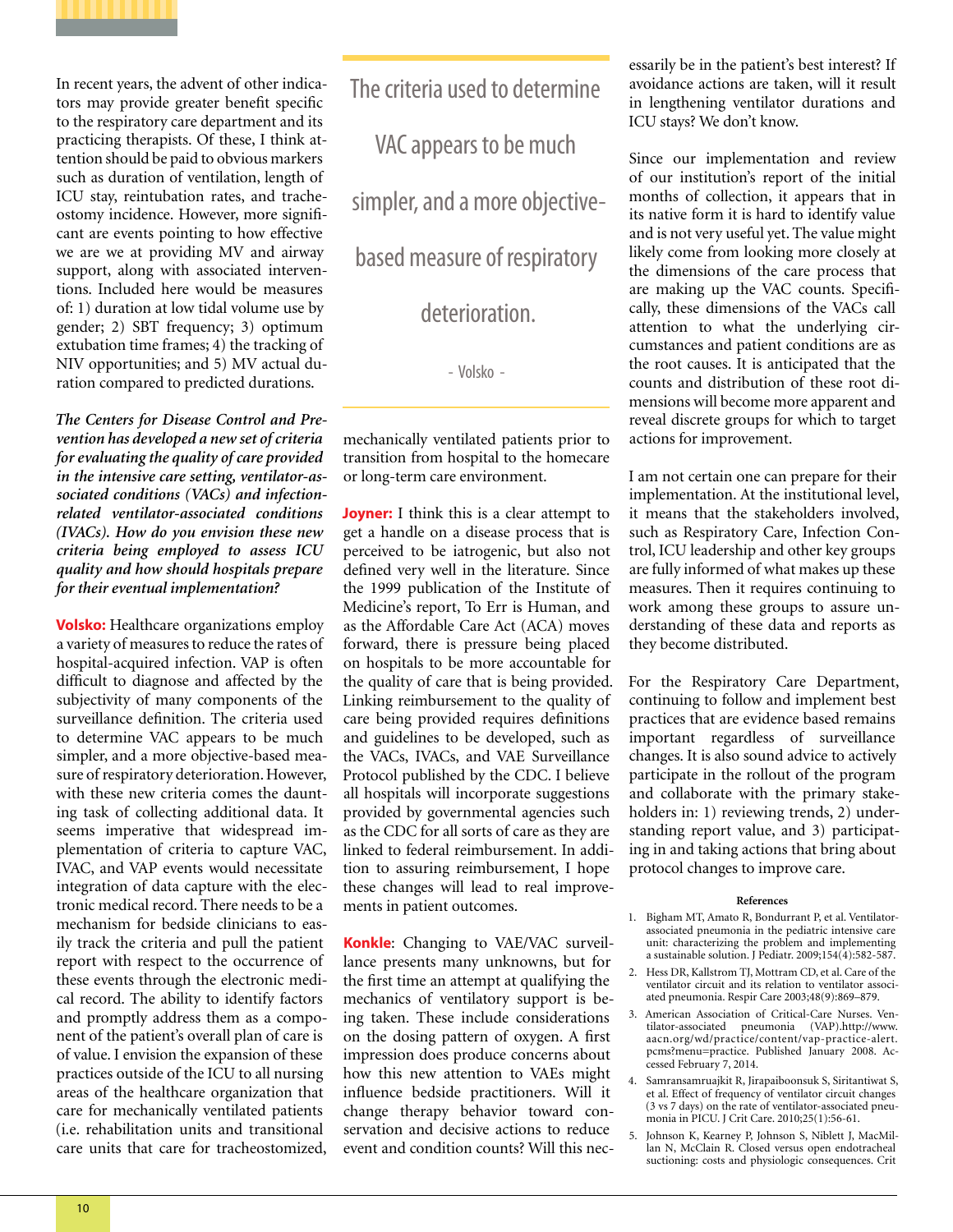Care Med. 1994;22(4):658-666.

- 6. Siempos II, Vardakas KZ, Falagas ME. Closed tracheal suction systems for prevention of ventilator-associated pneumonia. Br J Anaesth. 2008;100(3):299-306.
- 7. Elward AM, Warren DK, Fraser VJ. Ventilatorassociated pneumonia in pediatric intensive care unit patients: risk factors and outcomes. Pediatrics. 2002;109:758-64.
- 8. Grohskopf LA, Sinkowitz-Cochran RL, Garrett DO, et al. A national point-prevalence survey of pediatric intensive care unit acquired infections in the United States. J Pediatr. 2002;140:432-438.
- 9. Tablan OC, Anderson LJ, Besser R, Bridges C, Hajjeh R. Healthcare Infection Control Practices Advisory Committee. MMWR Recomm Rep. 2004;53(RR-3):1- 36.
- 10. Apisarnthanarak A, Holzmann-Pazgal G, Hamvas A, Olsen MA, Fraser VJ. Ventilator-associated pneumonia in extremely preterm neonates in a neonatal intensive care unit: characteristics, risk factors, and outcomes. Pediatrics. 2003;112(6 Pt 1):1283–1289.
- 11. Zilberberg MD, Shorr AF, Kollef MH. Implementing quality improvements in the intensive care unit: ventilator bundle as an example. Crit Care Med. 2009;37(1):305-309.
- 12. Garland JS. Strategies to prevent ventilator-associated pneumonia in neonates. Clin Perinatol. 2010;37:629– 643.
- 13. Berwick DM, Calkins DR, McCannon CJ et al. The 100,000 lives campaign: setting a goal and a deadline for improving health care quality. JAMA. 2006;295 (3):324–327.
- 14. Cooper V: B, Haut C. Preventing ventilator-associated pneumonia in children: An evidence-based protocol. Crit Care Nurse. 2013;33(3):21-29.
- 15. McFarland L, Richter J, Bredfeldt C. PS2-54: Best Practices: Improving Quality and Reliability in Research Data Sets. Clin Med Res. 2013;11(3):157.
- 16. American Thoracic Society and the Infectious Disease Society. Guidelines for the management of adults with hospital-acquired, ventilator-associated, and healthcare-associated pneumonia. Am J Respir Crit Care Med. 2005;171:388-416.
- 17. Pogorzelska M, Stone PW, Furuya EY, et al. Impact of the ventilator bundle on ventilator-associated pneumonia in intensive care unit. Int J Qual Health Care. 2011;23(5):538-44.
- 18. Brilli RJ, Sparling KW, Lake MR, et al. The business case for preventing ventilator-associated pneumonia in pediatric intensive care unit patients. Jt Comm J Qual Patient Saf. 2008;34(11):629-638.
- 19. Restrepo MI, Anzueto A, Arroliga AC, et al. Economic burden of ventilator-associated pneumonia based on total resource utilization. Infect Control Hosp Epidemiol. 2010;31(5):509-15.
- 20. Gentile MA, Siobal MS. Are specialized endotracheal tubes and heat-and-moisture exchangers cost-effective in preventing ventilator associated pneumonia? Respir Care. 2010;55(2):184-196; discussion 196-187.
- 21. Lacherade JC, De Jonghe B, Guezennec P, et al. Intermittent subglottic secretion drainage and ventilatorassociated pneumonia. Am J Respir Crit Care Med. 2010;182:910-917.
- 22. Koulenti D, Christoforatos T. Ventilator-associated Pneumonia – Epidemiology, Pathogenesis, Prevention and Aetiology. Touch Briefings. Euro Crit Care & Emerg Med. 2009:28-32.
- 23. Cordero L, Ayers LW,Miller RR, Seguin JH, Coley BD. Surveillance of ventilator-associated pneumonia in very-low-birth-weight infants. Am J Infect Control. 2002;30:32–39.
- 24. Tapia JL, Urzua S, Bancalari A, et al. Randomized trial of early bubble continuous positive airway pressure for very low birth weight infants. J Pediatr. 2012 Jul;161(1):75-80.
- 25. Friedman CA, Menchaca RC, Baker MC, et al. Bubble nasal CPAP, early surfactant treatment, and rapid extubation are associated with decreased incidence of bronchopulmonary dysplasia in very-low-birthweight newborns: efficacy and safety considerations. Respir Care. 2013 Jul;58(7):1134-1142.
- 26. Levesque BM, Kalish LA, LaPierre J, Welch M, Porter V. Impact of implementing 5 potentially better respiratory practices on neonatal outcomes and costs. Pediatrics. 2011 Jul;128(1):e218-26.
- 27. Javouhey E, Barats A, Richard N, Stamm D, Floret D. Non-invasive ventilation as primary ventilatory support for infants with severe bronchiolitis. Intensive Care Med. 2008;34(9):1608-1614.
- 28. Ganu SS, Gautam A, Wilkins B, Egan J. Increase in use of non-invasive ventilation for infants with severe bronchiolitis is associated with decline in intubation rates over a decade. Intensive Care Med. 2012;38(7):1177-1183.
- 29. Lazner MR, Basu AP, Klonin H. Non-invasive ventilation for severe bronchiolitis: analysis and evidence. Pediatr Pulmonol. 2012;47(9):909-916.

**Robert L Joyner Jr, PhD, RRT, FAARC** is Associate Dean in the Henson School of Science & Technology. He is also Professor of Health Sciences and Director of the Respiratory Therapy Program at Salisbury University, MD. He is an elected member of Lambda Beta (Respiratory Care Honor Society) and in 2007, he was inducted as a Fellow of the American Association for Respiratory Care (FAARC). Dr. Joyner is author or coauthor of more than 3 dozen articles and reviews. He sits on 9 professional committees and is a member of the American Physiological Society, the American Thoracic Society, the American Society of Respiratory Care, the National Board for Respiratory Care, and the Society of Critical Care Medicine.

**Marin Hristo Kollef, MD, FACP, FCCP** is Professor of Medicine, Division of Pulmonary and Critical Care Medicine, Washington University School of Medicine, St. Louis, Missouri. He is also Director of Critical Care Research and Respiratory Care Services at Barnes-Jewish Hospital, St. Louis. Dr. Kollef has published extensively in the area of respiratory medicine and serves as a reviewer on several major medical journals in this area.

**Mark Konkle MPA, RRT** is currently Clinical and Administrative Director, Respiratory and Cardiovascular Services, University of Michigan Health System, Ann Arbor, Michigan. Mr. Konkle is a member of 4 professional societies and serves on more than 2 dozen committees of the University of Michigan Medical Center and the University of Michigan Health System. He has authored or coauthored nearly 20 publications and has given several presentions and lectures in the field of respiratory medicine. He lives in Albion, Michigan.

**Teresa Ann Volsko, MHHS, RRT, FAARC** is currently Director, Respiratory Care, Transport and the Communication Center, Akron Children's Hospital, Akron, Ohio.

She is author or coauthor of more than 30 publications in respiratory medicine, including articles in peer review journals and textbook chapters. She was coeditor of 2 textbooks and presented more than 50 abstracts at medical meetings. She also lectures widely on topics in her field. In 2011, Ms. Volsko was selected as AARC Education Section Specialty Practitioner of the Year. She lives in Canfield, Ohio.

*Essential Practices* is a serial education program distributed free-of-charge to health professionals. *Essential Practices* is published by Saxe Healthcare Communications. The goal of *Essential Practices* is to present clinically and evidenced-based practices to assist the clinician in making an informed decision on what is best for his/her patient. Opinions expressed in *Essential Practices* are those of the authors and not necessarily of the editorial staff of Saxe Healthcare Communications. The publisher disclaims any responsibility or liability for such material. Clinicians should also consult the medical literature. We welcome opinions and subscription requests from our readers.

Please direct your correspondence to:

**Saxe Healthcare Communications PO Box 1282 Burlington, VT 05402** info@saxecommunications.com